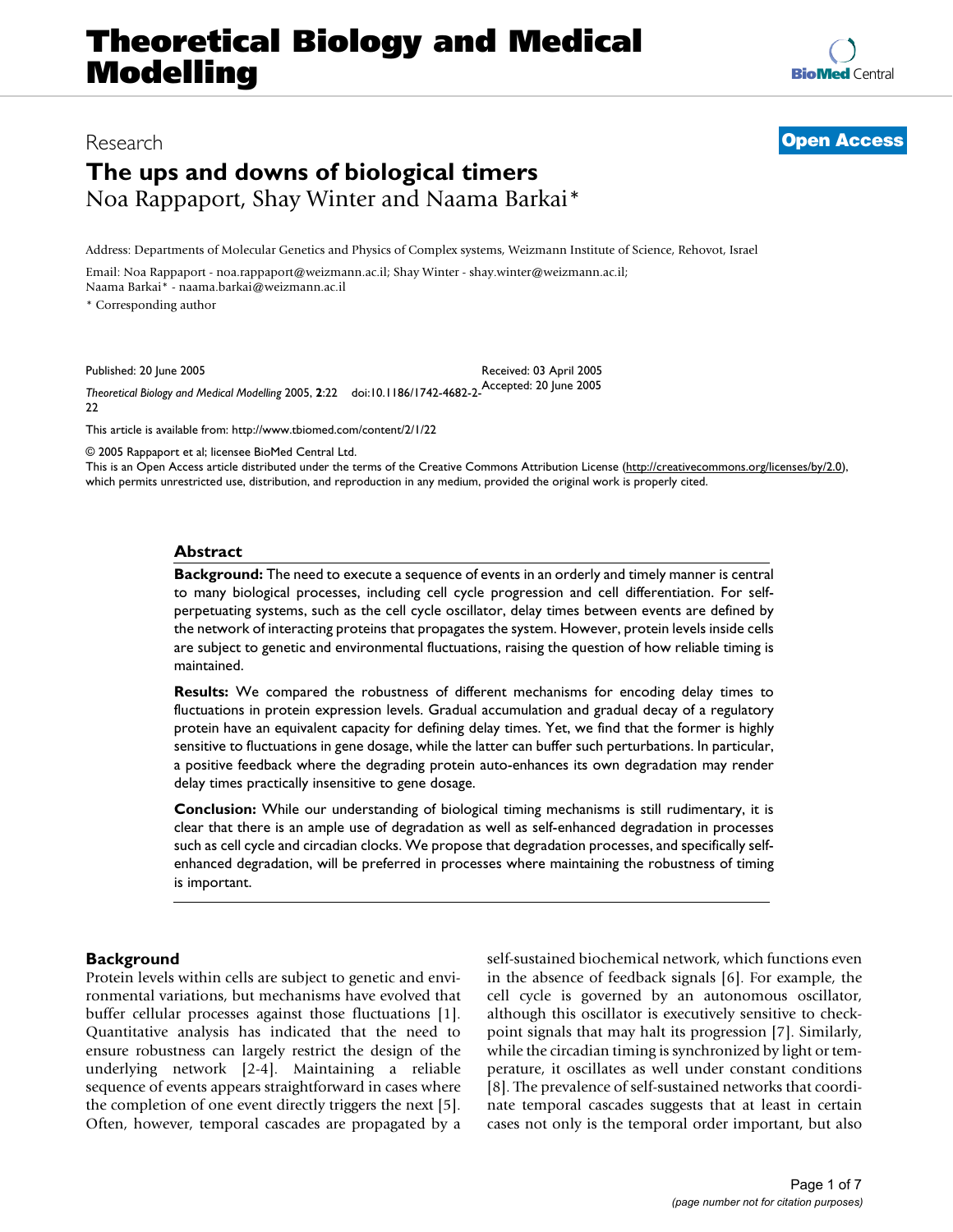

#### **Figure 1**

**Strategies for coding delay times**. A schematic description of each strategy is shown on the top panel, while the respective protein dynamics is shown at the bottom panel. The solid black line corresponds to some reference system, while the dashed black line corresponds to a system in which production rates were reduced two-fold. The time to reach the threshold (taken here as 10% of  $P_{max}$ ) is also shown. It can be seen that the delay time sensitivity is largest for accumulation and smallest for non-linear decay. Moreover, the location of the threshold is limited; threshold of 90% (light grey) will never be crossed by a perturbed system with η of less than 0.9. **a,** Accumulation strategy. In this case gene production is initiated at t = 0. Once a certain threshold is reached, downstream genes would be affected. **b,** Degradation strategy. In this case, protein production is stopped at t = 0. Once protein levels have decayed below a certain threshold, target genes would be affected. **c**, Same as **b,**  except that degradation is non-linear with  $n = 2$ .

the relative timing of events needs to be maintained. However, whether mechanisms that code for delay times can also buffer those times against fluctuations has not yet been examined.

Strategies for coding delay times can be classified into two main categories, which are based on the accumulation or on the decay of some regulatory protein, or of its active form (Fig. 1A–B). A typical cascade employs both strategies, but it is not clear which is rate limiting for defining the timing. For example, in the budding yeast cell cycle, Cln3 accumulation is followed by Sic1 degradation, with both processes required for the G1/S transition and the initiation of START [9-12].

In this work, we compare the two strategies for coding delay times with respect to their capacity to buffer fluctuations in gene dosage.

#### **Results and discussion**

Consider a protein *P* that is present at a low level  $P_{\text{low}}$ . Accumulation of *P* can be initiated either by enhancing its production or by inhibiting its degradation. In either case, *P* will start accumulating toward a new steady state  $P_{\text{max}}$ . Subsequent events will follow once P has passed some threshold  $P_T$ , defined for example by its affinity to target genes promoters if P is a transcription activator. The corresponding delay time,  $T_{0}$ , is defined by the time it takes to accumulate this threshold level  $P<sub>T</sub>$  of proteins. Alternatively, delay time can be encoded by an analogous system, where P decays from  $P_{max}$  toward  $P_{low'}$  activating subsequent events once its levels are reduced below the threshold  $P_T$ .

#### *Comparing the robustness of time coding strategies*

The above two strategies appear to be equivalent for defining delay times. For example, in the absence of feedback, where each protein is degraded independently, both accumulation and degradation follow analogous exponential profiles (Table [1](#page-2-0)). To keep the equivalence of the two profiles, we assume, for example, that the two situations are characterized by the same degradation rate  $\alpha$ . Thus, the only difference between the accumulation and decay situations resides in the production rate, which is either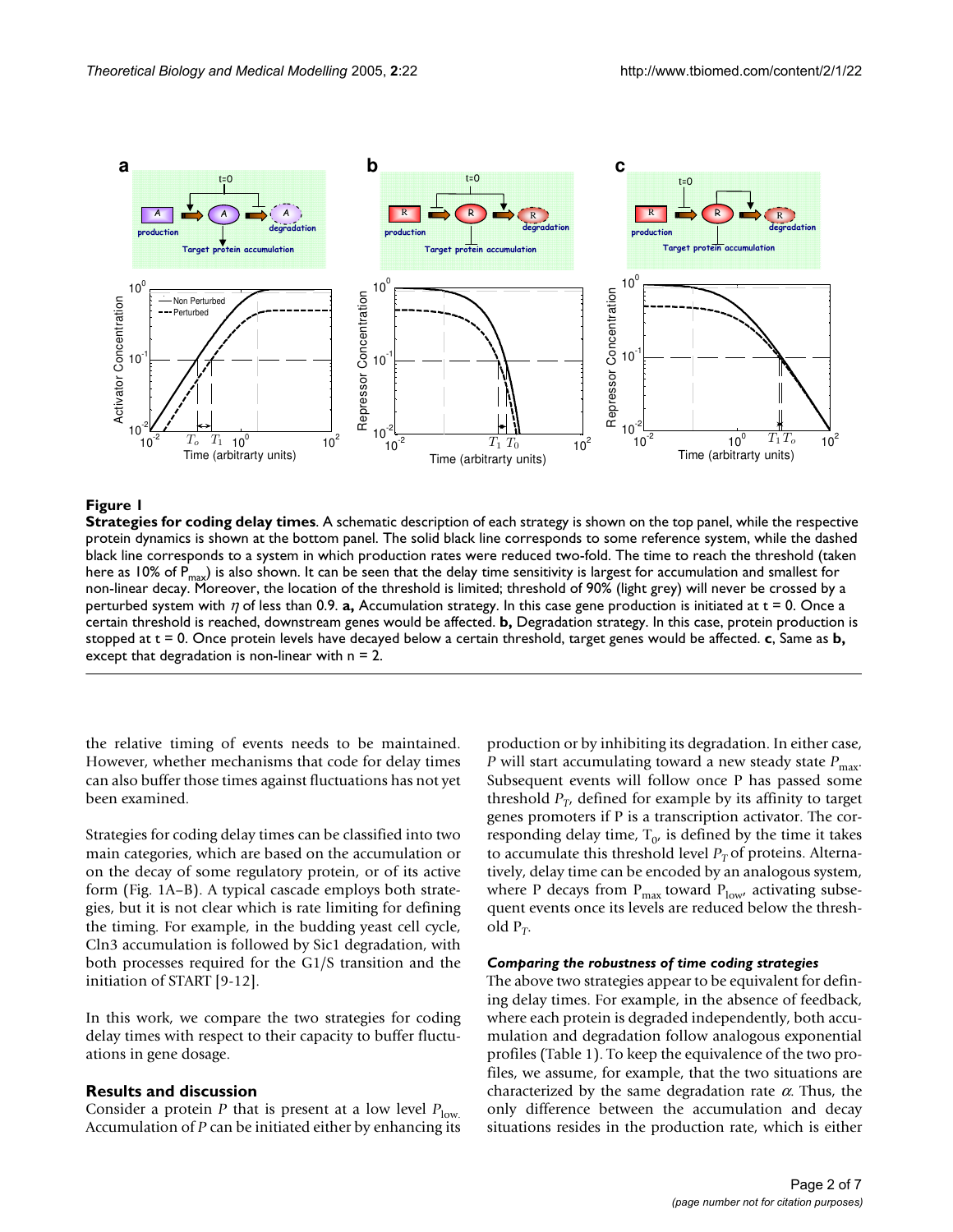|                                                                        | Linear Model <sup>a</sup>                                                                                           |                                                                             | Non Linear Modela,b                                          |
|------------------------------------------------------------------------|---------------------------------------------------------------------------------------------------------------------|-----------------------------------------------------------------------------|--------------------------------------------------------------|
|                                                                        | Accumulation                                                                                                        | Decay                                                                       | Non Linear Decay <sup>d</sup>                                |
| Model                                                                  | $\frac{dP}{dt} = v_0 - \alpha P, P_0 = 0$                                                                           | $\frac{dP}{dt} = -\alpha P, P_0 = P_{\text{max}}$                           | $\frac{dP}{dt} = -\alpha P^n, P_0 = P_{\text{max}}$<br>$n =$ |
| Solution                                                               | $P = P_{\text{max}} (1 - e^{-\alpha t})$                                                                            | $P = P_{\text{max}} e^{-\alpha t}$                                          | 2, 3, 4<br>$P = \frac{A}{(t+\varepsilon)^{1/n-1}}$           |
| $T_{0}$<br>Unperturbed delay time                                      | $\frac{1}{\alpha}$ ln $\left(\frac{P_{\text{max}}}{P_{\text{max}}-P_T}\right)$                                      | $\frac{1}{\alpha}$ ln $\left(\frac{P_{\text{max}}}{P_T}\right)$             | $P_{\text{max}} - P_T$<br>$\alpha P_T P_{\text{max}}$        |
| т,<br>Perturbed <sup>c</sup> delay time                                | $> \eta^{_{\textrm{+}}}\boldsymbol{T}_{_{\textrm{0}}}$ $(\eta < 1)$<br>$\langle \eta^{1}T_{0}^{(1)}(\eta>1)\rangle$ | $T_0 + \left(\frac{\ln(\eta)}{\alpha}\right)$                               | $T_0 + \frac{1-\eta^{-1}}{\alpha P_{\text{max}}}$            |
| $\delta t = \frac{ T_1 - T_0 }{ T_1 - T_0 }$<br>Delay time sensitivity | $\geq  \eta $ - I                                                                                                   | $\lfloor \ln(\eta) \rfloor$<br>$\ln\left(\frac{P_{\text{max}}}{P_T}\right)$ | $ \eta^{-1} - 1 $<br>$P_{\text{max}}$ – 1<br>$P_T$           |

#### <span id="page-2-0"></span>**Table 1: Comparison of models**

$$
\propto \frac{v_0}{r_{\text{max}}}
$$
\n
$$
\propto \frac{v_0}{\sqrt{\alpha}}
$$
\n
$$
\propto \frac{v_{\text{max}}}{r_0 \cdot T_1 \text{ and } \alpha \text{ are presented for } n = 2}
$$
\n
$$
m = \frac{1}{n-1}, A = \left(\frac{m}{\alpha}\right)^{1/n-1}, \varepsilon = \left(\frac{A}{P_0}\right)^{1/m}
$$

enhanced or repressed at the onset of the respective dynamics<sup>1</sup>. Evidently, accumulation times are precisely the same as degradation times (Table [1\)](#page-2-0); for example, the time to accumulate or degrade 90% of  $P_{\text{max}}$  is given by  $\alpha$ <sup>1</sup>log (10). For simplicity we also assume that  $P_{low} = 0$ , although our results do not depend on this assumption as long as P  $_{\text{low}}$  is much lower than the threshold level  $P_T$ (Additional file 1).

We examined the sensitivity of the delay times to fluctuations in the production rate of P. Since production rate correlates with gene dosage, it is likely to be mostly sensitive to gene-specific perturbations. Perturbation was implemented by changing the production rate of  $P$ ,  $v_0$ , by some factor  $\eta$ . Consequently, the delay time  $T_{0}$ , coded by the time to accumulate or degrade the protein level from its initial value to the threshold level  $P_{T_{\ell}}$  is changed. We denote this perturbed time by  $T_1$ . The sensitivity of the delay time to this change in production rate was defined by the relative change in the delay time:

$$
\delta t \equiv \frac{|T_1 - T_0|}{T_0}.
$$

#### *Delay times encoded by decay display a significantly lower sensitivity*

Despite their apparent equivalence, we found that the accumulation and decay strategies differ greatly in their capacities to buffer fluctuations in production rate. In fact, for most cases, delay times encoded by decay display a significantly lower sensitivity (Fig. 2 and Table [1\)](#page-2-0). For example, while a two-fold reduction in production rate ( $\eta = 1/$ 2) increases delay times by at least 100% in the case of accumulation, it will cause only a 15% (if  $P_T = 0.01 P_{max}$ ) or 30% (if  $P_T = 0.1$   $P_{max}$ ) decrease in the case of degradation.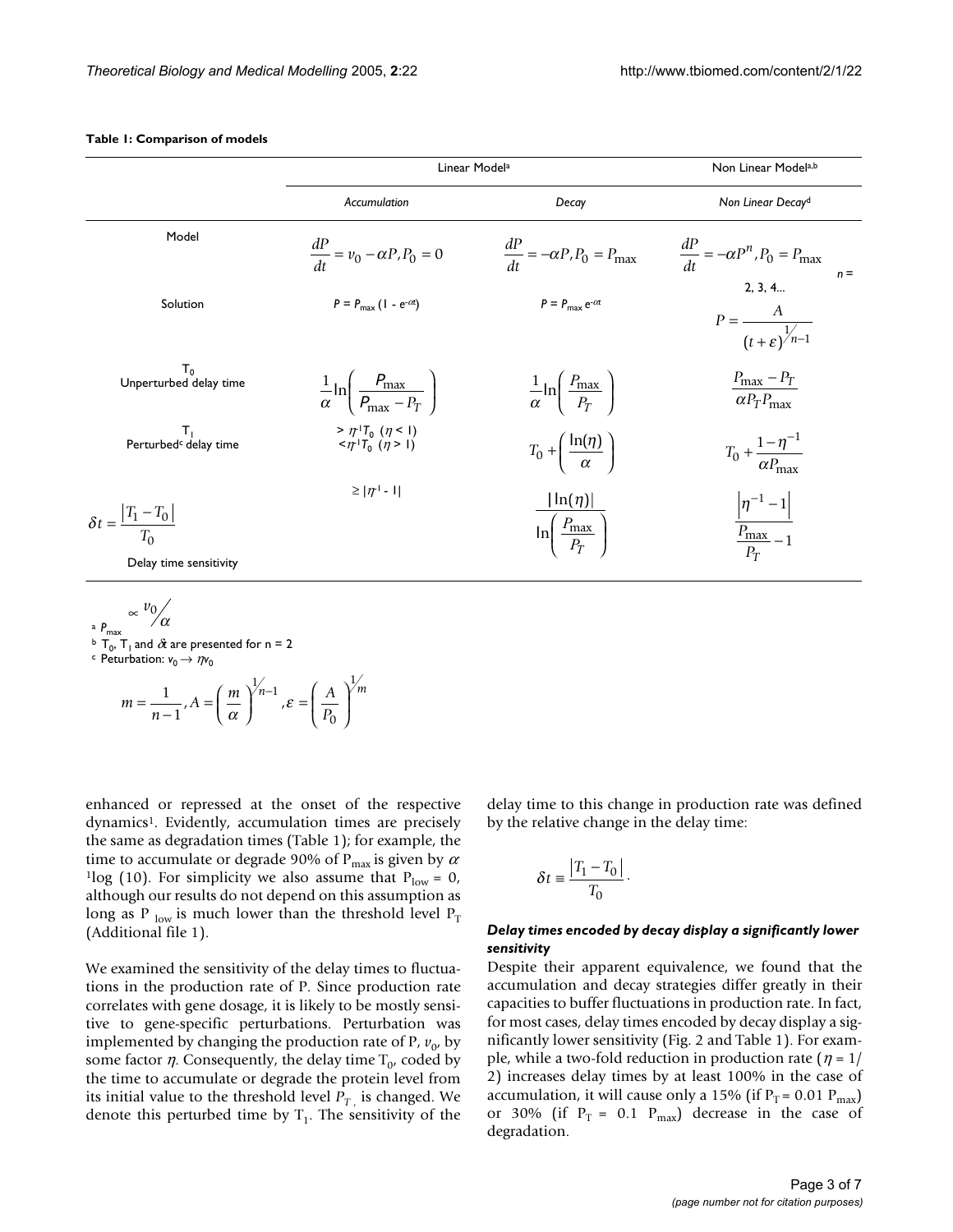

#### **Figure 2**

**Delay-time sensitivities for different**  $\eta$  **and different threshold positions. <b>a**,  $\eta = 1/2$ . It can be seen that for all threshold positions the sensitivity of the delay time is smallest for non-linear decay and largest for accumulation. **b**,  $\eta$  = 2. Also here the sensitivity of the delay time is smallest for non-linear decay and largest for accumulation for most threshold positions. Note that the situation is reversed for high threshold levels corresponding to high sensitivity in all cases (fig. 1). **c-e**, Delay time sensitivity as a function of  $\eta$  and  $P_T$  for the cases of accumulation (c), decay (d) and non-linear decay (e). The logarithm of the delay time sensitivity is shown: log (|η - 1|/|δ*t*|) for decay and log (|η-1 - 1|/|δ*t*|) for accumulation. δt was normalized by η-1 for decay and by  $\eta^{-1}$ -1 for accumulation, which correspond to  $\hat{\alpha}$  in the non-buffered case in which  $T_1 = \eta T_0$  for decay and  $T_1 = \eta^+T_0$  for accumulation. Thus, blue represents a non-buffered system. Red represents a buffered system.

The reason underlying this differential behaviour may not be immediately apparent. Within both strategies, changing protein production rate impacts the dynamics in two principal ways. First, it alters the initial rate  $(v_0)$  by which a protein accumulates or degrades. Second, it modifies the maximal level  $P_{\text{max}}$  (Fig. 1A–B). The key difference between the two systems resides in the initial conditions: in the case of accumulation, the initial condition, and thus the amount of protein that needs to accumulate in order to reach the threshold, remains fixed. Consequently, increased velocity necessarily shortens the time to reach the threshold. In contrast, in the case of degradation, the initial condition, and thus the distance to the threshold, is modified as well. Indeed, this change in initial condition partially balances the change in velocity.

Moreover, this combination of effects leads to a completely different behaviour of the delay time sensitivity,  $\delta t$ . Whereas in the case of accumulation, perturbation in production rate can be mathematically approximated by rescaling time by a constant factor, in the case of degradation such a perturbation is captured by introducing a constant shift in time (see expressions for  $T_1$  in Table [1](#page-2-0) and Additional file: 1 2.1.2). This difference is due to the fact that production rate enters the equation explicitly in the case of accumulation, but only implicitly, through the initial conditions, in the case of decay. Importantly, this distinct behaviour is not restricted to the linear model, but is in fact applicable also to a general model that includes arbitrary feedback interactions (Additional file: 1 2.2). Consequently, within the accumulation strategy, the dependence of delay times on perturbation will be at best linear with perturbation size, irrespective of possible feedbacks.

Thus, despite the apparent equivalence of the accumulation and degradation strategies, they differ greatly in their capacity to buffer delay times against perturbations in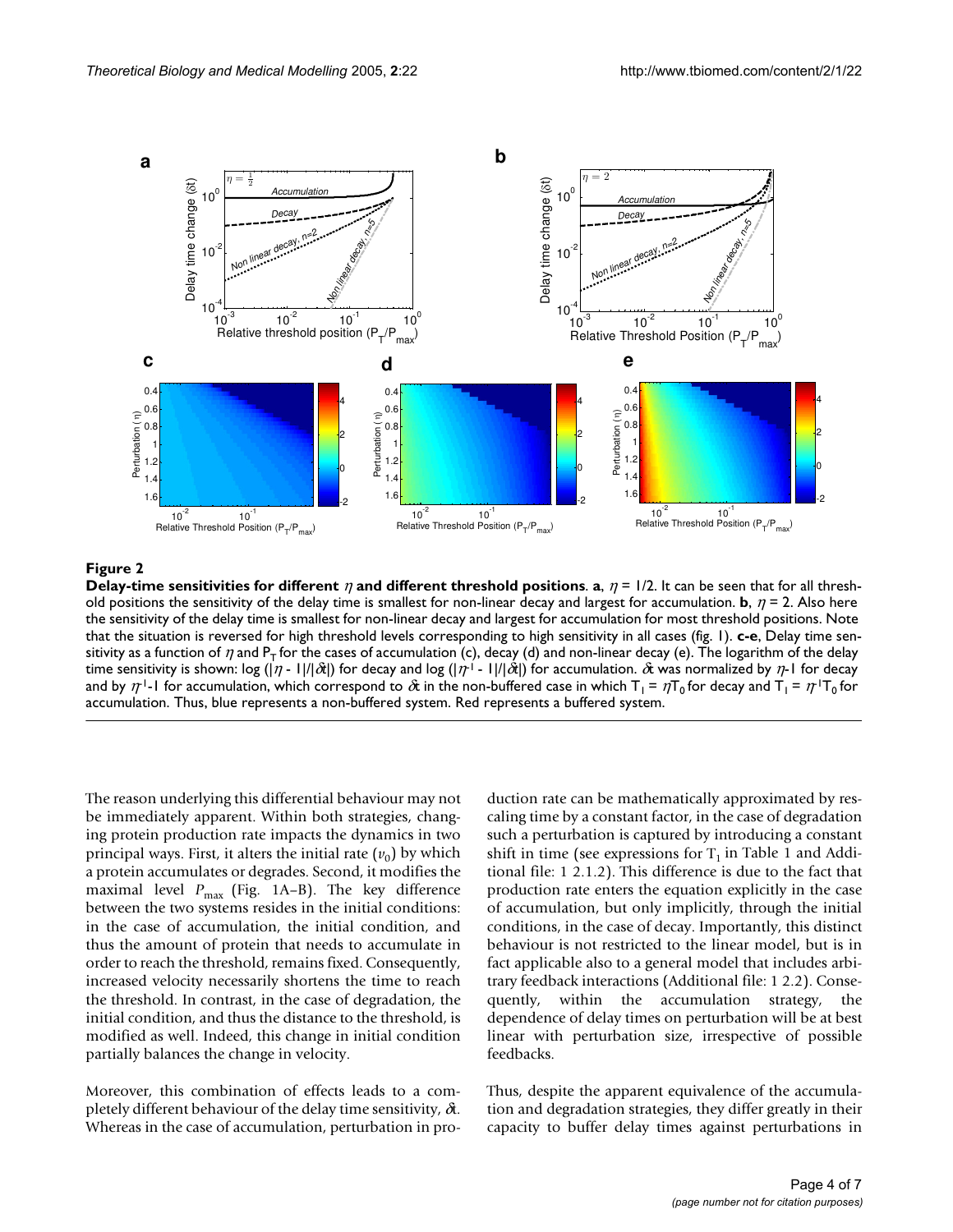gene dosage. Still, even in the case of degradation, buffering capacity in the absence of feedbacks is limited by realistic dynamical range of the degrading protein. For example, in order to achieve <8% sensitivity to a two-fold change, protein levels have to degrade over four orders of magnitude. This need to increase the dynamical range in order to improve robustness reflects the fact that delay time sensitivity depends on the degradation rate at early times: the faster this initial decay, the greater the robustness (Additional file: 1 3.2.1). However, in the absence of feedback, the system is characterized by a uniform decay rate, so that increasing this initial degradation implies an overall faster decay of P during the given delay time.

#### *Non-linear degradation enhances robustness*

One possible way to overcome this interplay between robustness and dynamical range is to introduce a feedback that enhances degradation specifically at early times, while maintaining moderate decay rate during the rest of the time. This will be the case, for example, if the degrading protein functions to enhance its own degradation, either directly or by changing the activity of a third protein. Indeed, a similar feedback mechanism was recently shown to enhance the spatial robustness of morphogen gradients [13].

To rigorously examine the possible impact of an autoinduced degradation on buffering capacity, we extended the linear model to include non-linear degradation (Table [1\)](#page-2-0). In contrast to the exponential dynamics found in the linear system, here the system decays as a power-law in time. Examining the delay time sensitivity, we observed a significantly improved robustness (Fig. 2). For example, for moderate non-linearity, with  $n = 2$ , two-fold reduction in production rate will decrease the delay time by merely 1%, compared to 15% in the absence of feedback (for  $P_T$ )  $= 0.01$  P<sub>max</sub>) Moreover, increasing this coefficient of nonlinearity further enhances the robustness (Fig. 2).

The robustness of timing requires fast initial degradation coupled with slower degradation afterwards. In particular, degradation needs to be rapid when protein concentration is above  $P_{\text{max}} * \eta_{\text{min}}$ . Nonlinear degradation enables, in principle, such flexible degradation rates. However, we note that there is an upper limit to degradation rate (see next section).

Auto-regulated degradation is implied in various stages of the cell cycle, such as the transition from S phase to mitosis and the exit from mitosis [14,15]. The degradation of the budding yeast Cdc20 exemplifies this. It begins degrading in late M phase, just before exit from mitosis, and continues throughout G1 phase [16]. This degradation is self-enhanced as Cdc20 itself is an activator of APCdependent proteolysis through the subunits Cdc23 and

Cdc27 [17]. However, degradation in those stages is commonly assumed to occupy only a small portion of the transition time, with most of the delay defined by protein accumulation. It may be that autonomous timing of those stages is less crucial, since the transitions are completely dependent on checkpoint mechanisms that survey the successful completion of the critical events occurring during those cell-cycle stages. Alternatively, protein decay may actually occupy a longer portion of the transition time, or other feedback mechanisms exist but have not yet been identified.

#### *Cell degradation machinery sets a lower limit on time variability*

*For robust measurement of time, the time for degradation of protein concentrations above Pmax \** <sup>η</sup> *min (denoted by* <sup>δ</sup>*, different from the sensitivity* δ*t) needs to be short. However, this degradation time is bounded from below by the maximum degradation rate of the cell machinery (in this section we assume that the protein is being degraded rather than being modified):*

$$
\delta_{guaranteed} \ge \frac{P_{\text{max}} \left| \eta_{\text{max}} - \eta_{\text{min}} \right|}{\text{deg}_{\text{max}}}
$$

*Where*  $\delta_{\text{guaranteed}}$  *is worst case*  $\delta$ *.*  $\eta_{\text{max}}$ *,*  $\eta_{\text{min}}$  *are worst cases for* <sup>η</sup> *and degmax is maximum degradation rate [molecules/s]*.

*An order of magnitude estimate of this limit is given, based on a work by Shibatani and Ward* [18]*, which assayed for 20S rat proteasome activity. The 20S proteasome complex is found in all eukaryotic cells and constitutes 0.5–1% of the soluble protein in the cell.*

*Shibatani and Ward have measured degradation rates in vitro, activating the proteasome with sodium dodecyl sulfate (SDS). The maximum degradation rate measured was 20 nmol/h for 0.07 nmol proteasome. I.e., each proteasome complex degraded roughly 300 molecules per hour. The proteasome composes 0.5– 1% of the soluble proteins in the cell (by mass). It is a very heavy complex, about 700 kDa, 14-fold greater than average protein mass, which is roughly 50 kDa. Hence, there are about 1400–2800 proteins per each proteasome complex in the cell. Estimating protein number in the cell as 106-107 (molecules) gives ~ 103 proteasome units. Each unit is capable of degrading 300 molecules in 1 hour, giving deg<sub>max</sub>*  $\sim$  *100 [proteins/s].* 

Assuming  $P_{max} \sim 10^3$  molecules, and fluctuations of the same *order* (e.g.,  $\eta = 2$ ),  $\delta_{\text{guaranteed}} = 10$  seconds. Processes *sufficiently longer than* <sup>δ</sup>*guaranteed can be measured accurately: even relaxing some of the assumptions (degradation dedicated to single protein, larger Pmaxetc.), will enable timing of many processes with good accuracy. For example, yeast cell cycle is*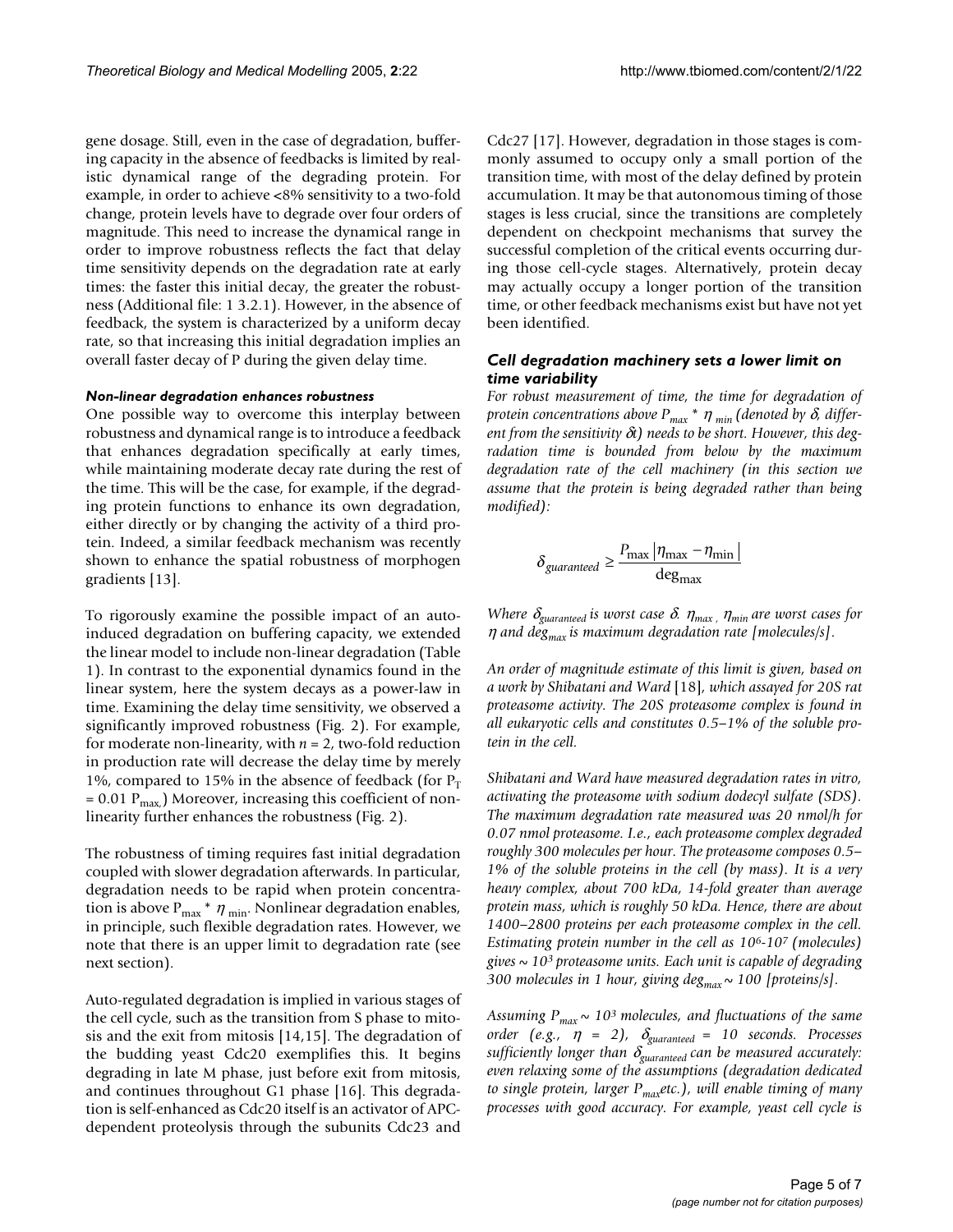*about 120 minutes, circadian clock is 24 hours – 103-104 fold longer than* δ*guaranteed.*

#### *Perturbation to production vs. degradation rates*

Our discussion focused on the robustness to fluctuations in production rate  $(v_0)$  while assuming degradation rate  $(\alpha)$  to be relatively stable. Since the degradation machinery plays a crucial role in numerous cellular processes, it is reasonable to assume that its abundance is under a tight regulation, which also limits the noise in degradation rates of individual proteins. Moreover, gene dosage perturbations to production rate are of large magnitude compared to other sources of noise. We expect, as consequence, that mechanisms for buffering against production rate perturbations will be abundant.

Different buffering mechanisms will need to be utilized in the alternative situations where fluctuations in degradation rate dominate. One possible scheme that could reduce the effect of fluctuations in degradation relies on *in-cis* degradation, where each molecule promotes its own degradation. Such a mechanism was recently reported in the context of cell-cycle timing, where S-phase can only start after UbcH10 undergoes *in-cis* degradation [19]. Alternatively, delay time could be coded by the linear phase of accumulation, before degradation comes into effect. In this case, the delay time is given by  $T_0 = P_T/v_0$  and does not depend on the degradation rate.

More generally, one may envision other noise characteristics, each dictating its own limitations; for example both production rate and degradation rate might be perturbed together (e.g. temperature effect). The threshold  $P_T$  might be perturbed together with production rate (Additional file: 1 7) or any other perturbation characteristics. Different buffering mechanisms may need to be tuned for these different perturbations types, which could be analyzed using the framework presented in this paper.

#### **Conclusions**

Ensuring the robustness of timing may be of particular importance in order to support crosstalk amongst several processes that are executed in parallel. In such cases, not only the successful completion of events, but also maintaining the coordination, is important. This need may be of particular relevance during development of multicellular organisms, where multiple differentiation processes often proceed in parallel. Our identification of mechanisms that are able to maintain such robustness of timing may provide a new framework for examining the robustness of the long-range cascades that underlie those processes.

Our discussion focused on timing mechanisms that rely on the accumulation or degradation of a single protein component. While such mechanisms can serve as independent timers, more often they present an elementary unit in a more complex cascade. For example, models of cell cycle regulation propose that delay times are generated through the activation of some intermediate components, leading to a delayed negative feedback [20,21]. Further work is required to define how the properties of the full cascade are determined from the properties of its elementary units, and what additional constraints are required for proper coupling of different elementary units.

#### **Methods**

Figures were generated using Matlab simulations.

#### **Competing interests**

The author(s) declare that they have no competing interests.

#### **Authors' contributions**

NR performed the analysis and drafted the manuscript. SW performed the analysis and drafted the manuscript. NB conceived of the study, participated in its design and drafted the manuscript. All authors read and approved the final manuscript.

#### **Note**

<sup>1</sup> The results are unchanged if we keep production rate fixed and vary the degradation rate. This will become clear later (see expressions for delay time sensitivity in table [1\)](#page-2-0).

#### **Additional material**

### **Additional File 1**

*Supplementary Information* Click here for file [\[http://www.biomedcentral.com/content/supplementary/1742-](http://www.biomedcentral.com/content/supplementary/1742-4682-2-22-S1.pdf) 4682-2-22-S1.pdf]

#### **Acknowledgements**

We thank members of our group for useful discussions. This work was supported by the Minerva and by the ISF. N. B. is the incumbent of the Soretta and Henry Shapiro career development chair.

#### **References**

- 1. Kerszberg M: **[Noise, delays, robustness, canalization and all](http://www.ncbi.nlm.nih.gov/entrez/query.fcgi?cmd=Retrieve&db=PubMed&dopt=Abstract&list_uids=15261662) [that.](http://www.ncbi.nlm.nih.gov/entrez/query.fcgi?cmd=Retrieve&db=PubMed&dopt=Abstract&list_uids=15261662)** *Curr Opin Genet Dev* 2004, **14(4):**440-445.
- 2. Eldar A, Dorfman R, Weiss D, Ashe H, Shilo BZ, Barkai N: **[Robust](http://www.ncbi.nlm.nih.gov/entrez/query.fcgi?cmd=Retrieve&db=PubMed&dopt=Abstract&list_uids=12239569)[ness of the BMP morphogen gradient in Drosophila embry](http://www.ncbi.nlm.nih.gov/entrez/query.fcgi?cmd=Retrieve&db=PubMed&dopt=Abstract&list_uids=12239569)[onic patterning.](http://www.ncbi.nlm.nih.gov/entrez/query.fcgi?cmd=Retrieve&db=PubMed&dopt=Abstract&list_uids=12239569)** *Nature* 2002, **419(6904):**304-308.
- 3. Von Dassow G, Odell GM: **[Design and constraints of the Dro](http://www.ncbi.nlm.nih.gov/entrez/query.fcgi?cmd=Retrieve&db=PubMed&dopt=Abstract&list_uids=12362429)[sophila segment polarity module: Robust spatial patterning](http://www.ncbi.nlm.nih.gov/entrez/query.fcgi?cmd=Retrieve&db=PubMed&dopt=Abstract&list_uids=12362429) [emerges from intertwined cell state switches.](http://www.ncbi.nlm.nih.gov/entrez/query.fcgi?cmd=Retrieve&db=PubMed&dopt=Abstract&list_uids=12362429)** *J Exp Zool* 2002, **294(3):**179-215.
- 4. Barkai N, Leibler S: **[Robustness in simple biochemical](http://www.ncbi.nlm.nih.gov/entrez/query.fcgi?cmd=Retrieve&db=PubMed&dopt=Abstract&list_uids=9202124) [networks.](http://www.ncbi.nlm.nih.gov/entrez/query.fcgi?cmd=Retrieve&db=PubMed&dopt=Abstract&list_uids=9202124)** *Nature* 1997, **387(6636):**913-917.
- 5. Hartwell LH, Weinert TA: **[Checkpoints: controls that ensure](http://www.ncbi.nlm.nih.gov/entrez/query.fcgi?cmd=Retrieve&db=PubMed&dopt=Abstract&list_uids=2683079) [the order of cell cycle events.](http://www.ncbi.nlm.nih.gov/entrez/query.fcgi?cmd=Retrieve&db=PubMed&dopt=Abstract&list_uids=2683079)** *Science* 1989, **246(4930):**629-634.